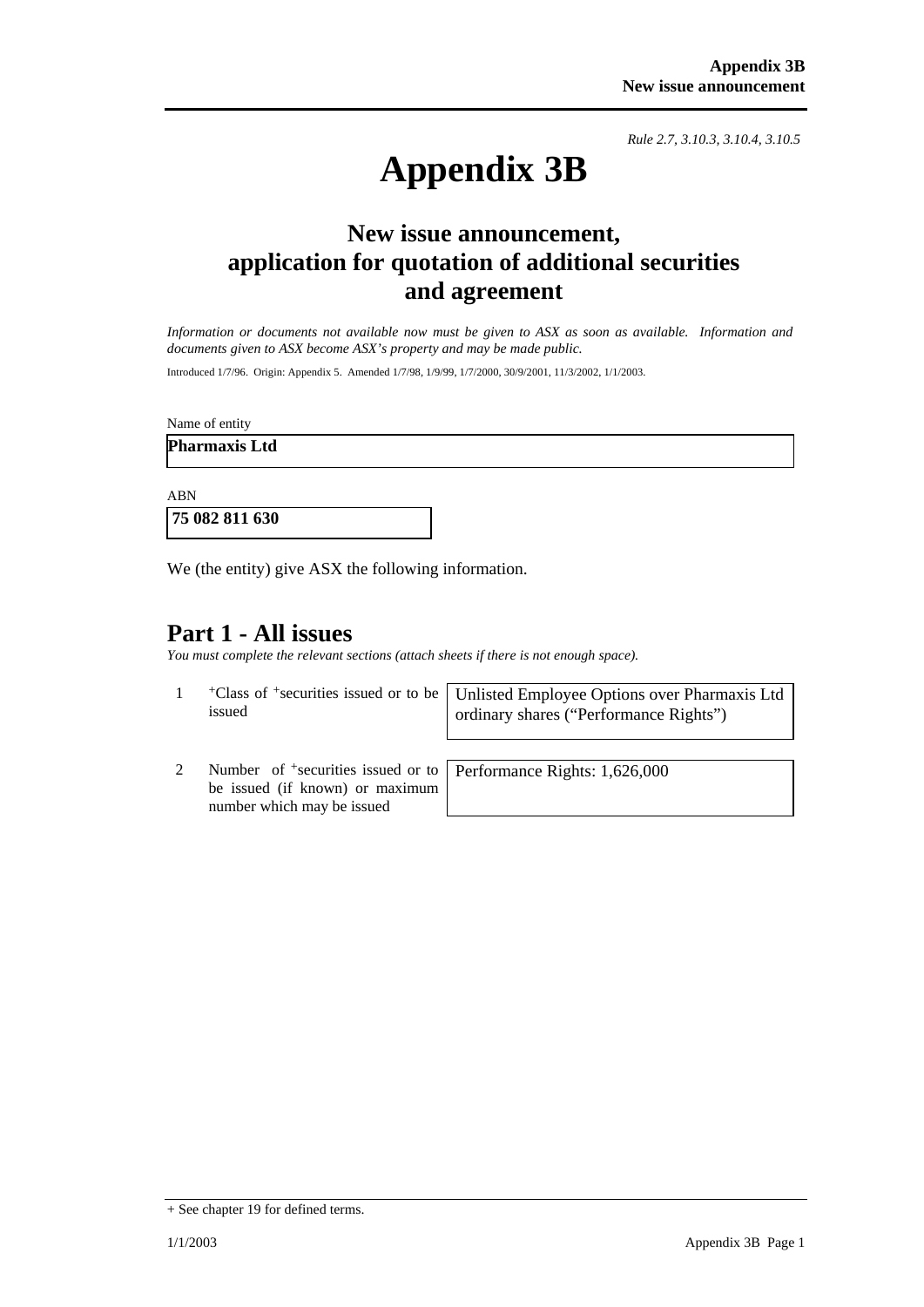| 3 | Principal terms of the <sup>+</sup> securities<br>(eg, if options, exercise price and<br>expiry date; if<br>partly<br>paid<br>*securities, the amount outstanding<br>and due dates for payment; if<br>+convertible<br>securities,<br>the<br>conversion price and dates<br>for<br>conversion) | Performance Rights granted to Chief Executive<br>Officer, Mr Gary Phillips<br><b>Grant Price: Nil</b><br><b>Exercise Price: Nil</b><br>Expiry: 30 June 2025<br>Tranche 1: 815,000 Performance Rights<br>Vesting: 100% at 30 June 2016, provided Mr<br>Phillips is an employee at that time.<br>Restriction on shares issued on exercise while<br>Mr Phillips is an employee: Any shares<br>acquired upon exercise of Performance Rights<br>may not be traded in the ordinary course, except<br>with prior approval of the Pharmaxis Board.<br>Tranche 2: 811,000 Performance Rights<br>Vesting:<br>Fifty percent of the Performance Rights<br>granted will vest and be exercisable on<br>30 June 2017, provided that Mr Phillips<br>is an employee at that relevant vesting<br>date;<br>Fifty percent of the Performance Rights<br>granted will vest and be exercisable on<br>30 June 2018, provided that Mr Phillips |
|---|----------------------------------------------------------------------------------------------------------------------------------------------------------------------------------------------------------------------------------------------------------------------------------------------|-----------------------------------------------------------------------------------------------------------------------------------------------------------------------------------------------------------------------------------------------------------------------------------------------------------------------------------------------------------------------------------------------------------------------------------------------------------------------------------------------------------------------------------------------------------------------------------------------------------------------------------------------------------------------------------------------------------------------------------------------------------------------------------------------------------------------------------------------------------------------------------------------------------------------|
|   |                                                                                                                                                                                                                                                                                              | is an employee at that relevant vesting<br>date.                                                                                                                                                                                                                                                                                                                                                                                                                                                                                                                                                                                                                                                                                                                                                                                                                                                                      |
|   |                                                                                                                                                                                                                                                                                              | Restriction on shares issued on exercise while<br>Mr Phillips is an employee:<br>Until 30 June 2018, any shares acquired<br>upon exercise of Performance Rights<br>may not be traded in the ordinary<br>course.<br>Any shares acquired upon exercise of<br>Performance Rights may not be traded<br>in the ordinary course, except with<br>prior approval of the Pharmaxis Board.                                                                                                                                                                                                                                                                                                                                                                                                                                                                                                                                      |

<sup>+</sup> See chapter 19 for defined terms.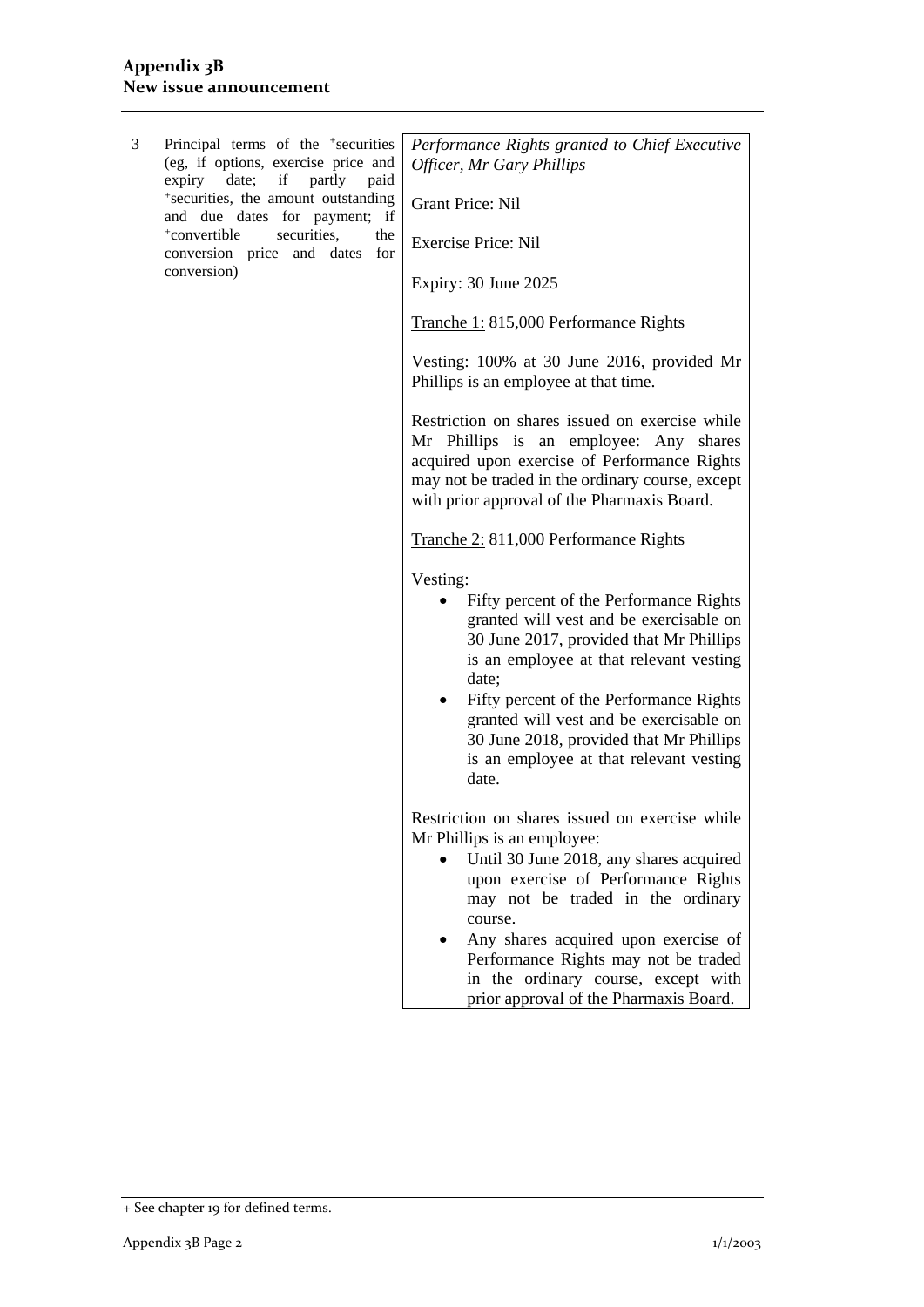4 Do the +securities rank equally in all respects from the date of allotment with an existing <sup>+</sup>class of quoted +securities?

> If the additional securities do not rank equally, please state:

- the date from which they do
- the extent to which they participate for the next dividend, (in the case of a trust, distribution) or interest payment
- the extent to which they do not rank equally, other than in relation to the next dividend, distribution or interest payment

5 Issue price or consideration | Nil

6 Purpose of the issue (If issued as consideration for the acquisition of assets, clearly identify those assets)

No, Performance Rights are being issued.

Shares issued upon exercise will rank equally with existing ordinary shares (subject to trading restrictions referred to above).

To participate in a dividend, the ordinary shares underlying the options would need to be issued prior to the record date for the dividend.

*Performance rights:* 

Tranche 1: 815,000 Performance Rights granted to Mr Phillips in recognition of his role in achieving a major transformation of the Company

Tranche 2:

811,000 Performance Rights granted to Mr Phillips as part of the 2015 grant of Performance Rights under the employee incentive plan, for long term reward, incentivisation and retention.

7 Dates of entering +securities into uncertificated holdings or despatch of certificates

20 November 2015

|   |                                                                                                                                          | Number | <sup>+</sup> Class               |
|---|------------------------------------------------------------------------------------------------------------------------------------------|--------|----------------------------------|
| 8 | Number and $\text{tclass}$ of all 317,126,457<br>*securities<br>quoted on ASX<br>(including the securities in clause<br>2 if applicable) |        | paid ordinary<br>Fully<br>shares |

<sup>+</sup> See chapter 19 for defined terms.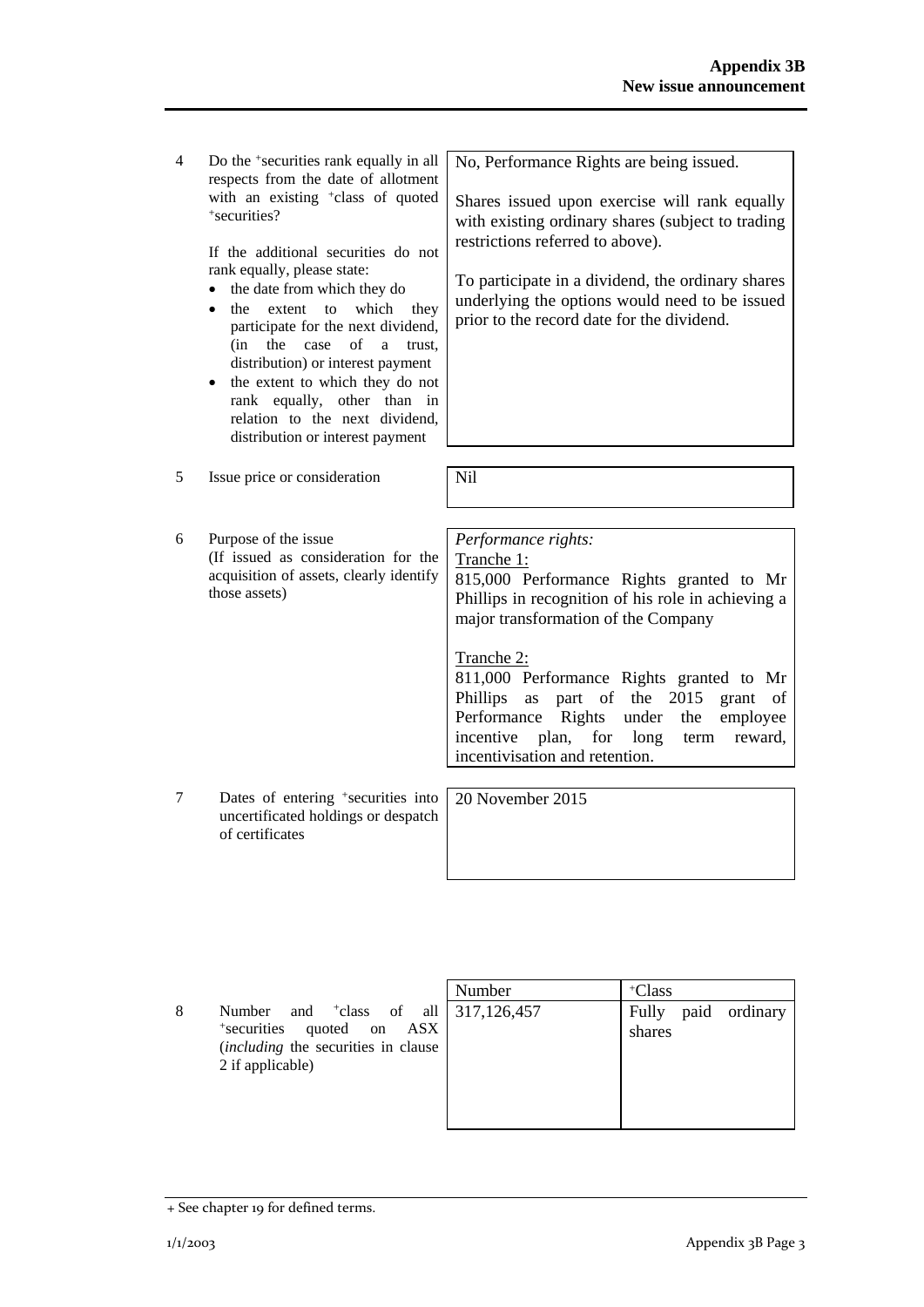## **Appendix 3B New issue announcement**

|   |                                                                                          | Number          | +Class                               |
|---|------------------------------------------------------------------------------------------|-----------------|--------------------------------------|
| 9 | Number<br><sup>+</sup> class<br>of<br>and<br>all                                         | N <sub>il</sub> | Options expiring 16 October          |
|   | *securities not quoted on ASX<br>(including the securities in clause<br>2 if applicable) |                 | 2015 with an exercise price          |
|   |                                                                                          |                 | of \$2.632 (ASX Code                 |
|   |                                                                                          |                 | PXSAA)                               |
|   |                                                                                          | 10,000          | Options<br>expiring<br>12            |
|   |                                                                                          |                 | February<br>2016 with<br>an          |
|   |                                                                                          |                 | exercise price of \$2.054            |
|   |                                                                                          |                 | (ASX Code PXSAB)                     |
|   |                                                                                          | 7,500           | Options expiring 31 May              |
|   |                                                                                          |                 | 2016 with an exercise price          |
|   |                                                                                          |                 | $$1.894$ $(ASX)$<br>Code<br>of       |
|   |                                                                                          |                 | PXSAC)                               |
|   |                                                                                          | 38,750          | Options expiring 14 August           |
|   |                                                                                          |                 | 2016 with an exercise price          |
|   |                                                                                          |                 | of \$1.777 (ASX Code                 |
|   |                                                                                          |                 | PXSAD)                               |
|   |                                                                                          | 10,000          | Options<br>expiring<br>19            |
|   |                                                                                          |                 | September 2016 with<br>an            |
|   |                                                                                          |                 | exercise price of \$1.7518           |
|   |                                                                                          | 15,000          | (ASX Code PXSAE)<br>Options<br>13    |
|   |                                                                                          |                 | expiring<br>December 2016 with<br>an |
|   |                                                                                          |                 | exercise price of \$2.9310           |
|   |                                                                                          |                 | (ASX Code PXSAF)                     |
|   |                                                                                          | 102,500         | Options expiring 17 June             |
|   |                                                                                          |                 | 2017 with an exercise price          |
|   |                                                                                          |                 | of \$3.1755 (ASX Code                |
|   |                                                                                          |                 | PXSAH)                               |
|   |                                                                                          | 17,500          | Options expiring 9 August            |
|   |                                                                                          |                 | 2017 with an exercise price          |
|   |                                                                                          |                 | of \$3.2490 (ASX Code                |
|   |                                                                                          |                 | PXSAL)                               |

<sup>+</sup> See chapter 19 for defined terms.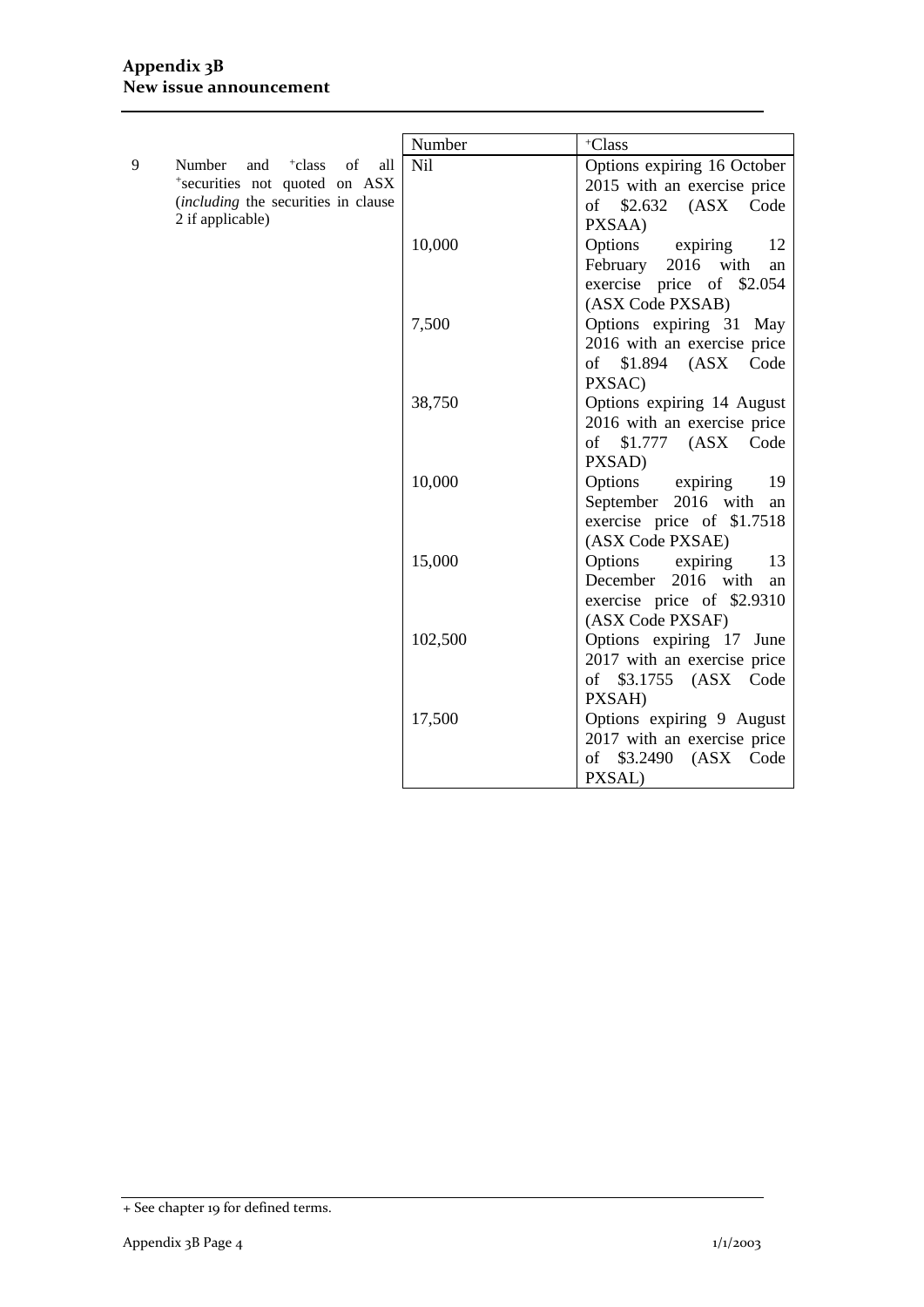| Number  | <sup>+</sup> Class                   |
|---------|--------------------------------------|
| 40,000  | Options expiring 5                   |
|         | November 2017 with                   |
|         | an exercise price of                 |
|         | \$4.1500 (ASX Code                   |
|         | PXSAT)                               |
| 3,000   | Options<br>expiring 7                |
|         | February 2018 with an                |
|         | exercise price<br>of                 |
|         | \$3.1266 (ASX Code                   |
|         | PXSAN)                               |
| 4,000   | Options expiring 10                  |
|         | April 2018 with an                   |
|         | exercise price<br>of                 |
|         | \$1.9735 (ASX Code                   |
|         | PXSAP)                               |
| 1,500   | Options expiring 22                  |
|         | June 2018 with<br>an<br>of           |
|         | exercise price<br>\$1.4590 (ASX Code |
|         | PXSAR)                               |
| 101,000 | Options expiring 11                  |
|         | August 2018 with an                  |
|         | exercise price<br>of                 |
|         | \$1.6770 (ASX Code                   |
|         | PXSAS)                               |
| 200,000 | Options expiring 22                  |
|         | June 2018 with<br>an                 |
|         | of<br>exercise price                 |
|         | \$1.4590 (ASX Code                   |
|         | PXSAV)                               |
| 2,500   | Options expiring 22                  |
|         | October 2018 with an                 |
|         | exercise price<br>of                 |
|         | \$1.4660 (ASX Code                   |
|         | PXSAAA)                              |

<sup>+</sup> See chapter 19 for defined terms.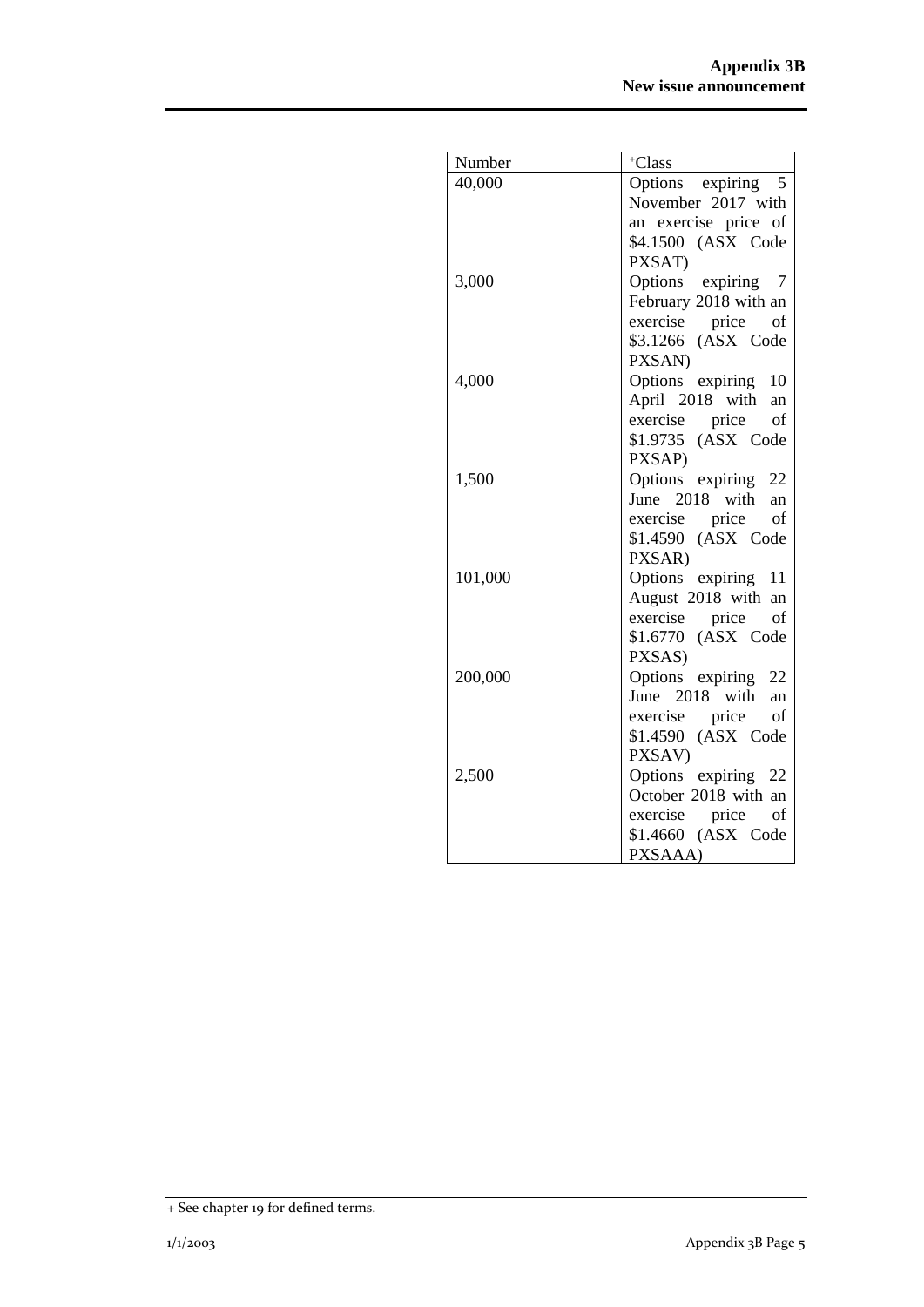| Number    | +Class                                       |
|-----------|----------------------------------------------|
| 5,000     | Options expiring 10                          |
|           | December 2018 with                           |
|           | an exercise price of                         |
|           | \$1.0207 (ASX Code                           |
|           | PXSAAB)                                      |
| 87,000    | Options expiring 22                          |
|           | June 2019 with an                            |
|           | exercise price of                            |
|           | \$2.4098 (ASX Code                           |
|           | PXSAAE)                                      |
| 27,000    | Options expiring<br>6                        |
|           | September 2020 with                          |
|           | a zero exercise price                        |
|           | (ASX Code PXSAAF)                            |
| 250,000   | Options expiring 28                          |
|           | June 2022 with a zero                        |
|           | exercise price (ASX                          |
|           | Code PXSAG)                                  |
| 30,000    | Options expiring 17                          |
|           | October 2022 with a                          |
|           | zero exercise price                          |
|           | Code<br>(ASX)                                |
|           | PXSAAO)                                      |
| 561,137   | Options expiring 6                           |
|           | June 2023 with a zero                        |
|           | exercise price (ASX                          |
|           | Code PXSAAP)                                 |
| 4,384,000 | Options expiring 30<br>June 2025 with a zero |
|           |                                              |
|           | exercise price (ASX<br>Code PXSAAS)          |
|           | Options expiring 30                          |
| 1,626,000 | June 2025 with a zero                        |
|           | exercise price (ASX                          |
|           | Code PXSA )                                  |
|           |                                              |

<sup>+</sup> See chapter 19 for defined terms.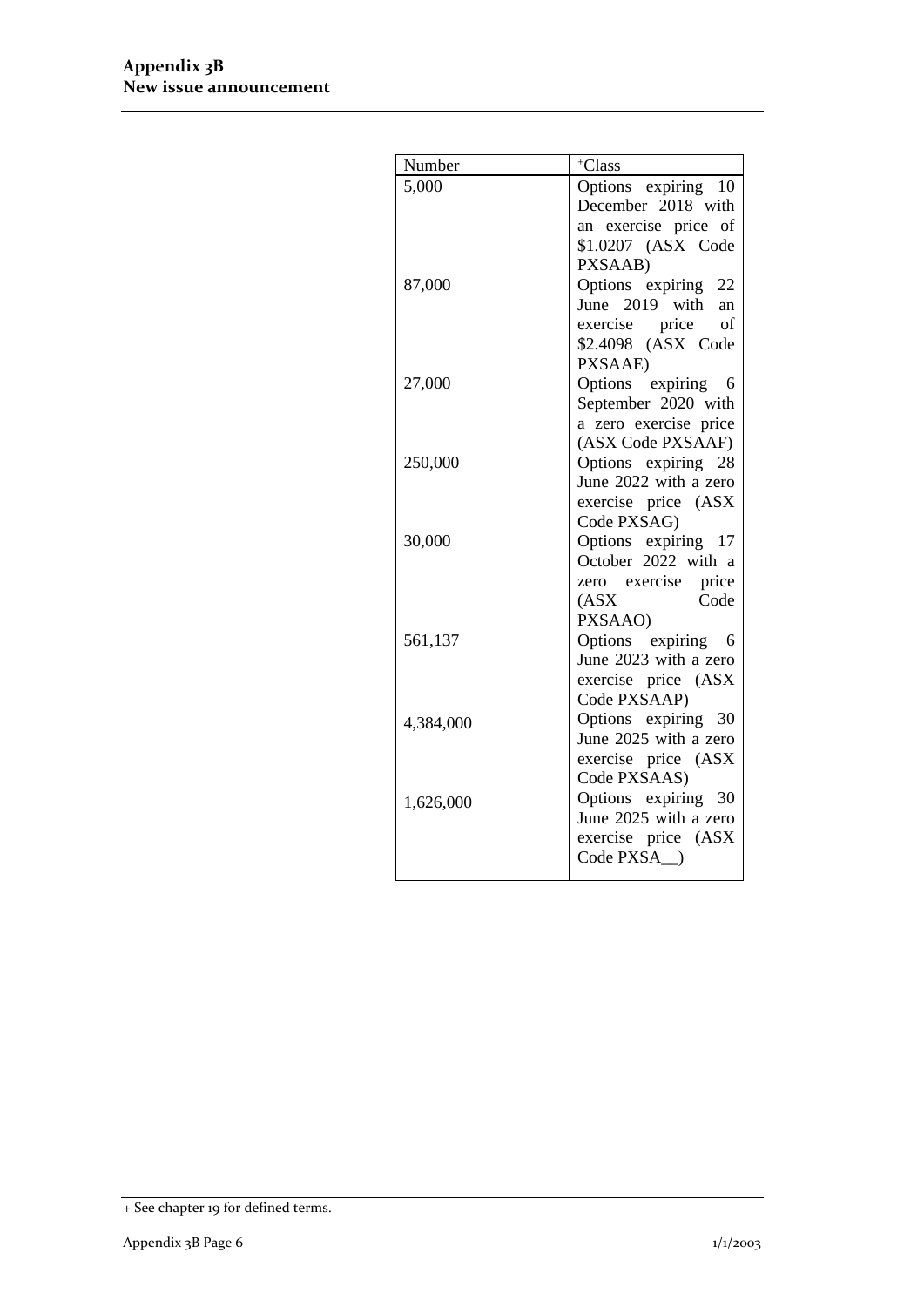|    |                                               | Number | <sup>+</sup> Class |
|----|-----------------------------------------------|--------|--------------------|
|    |                                               |        |                    |
| 10 | Dividend policy (in the case of a $\vert$ N/A |        |                    |
|    | trust, distribution policy) on the            |        |                    |
|    | increased capital (interests)                 |        |                    |

# **Part 2 - Bonus issue or pro rata issue**

| 11 | security<br>holder<br><b>Is</b><br>approval<br>required?                                                                                                                          |  |
|----|-----------------------------------------------------------------------------------------------------------------------------------------------------------------------------------|--|
| 12 | Is the issue renounceable or non-<br>renounceable?                                                                                                                                |  |
| 13 | Ratio in which the <sup>+</sup> securities will<br>be offered                                                                                                                     |  |
| 14 | <sup>+</sup> Class of <sup>+</sup> securities to which the<br>offer relates                                                                                                       |  |
| 15 | +Record<br>determine<br>date<br>to<br>entitlements                                                                                                                                |  |
| 16 | Will holdings on different registers<br>(or subregisters) be aggregated for<br>calculating entitlements?                                                                          |  |
| 17 | Policy for deciding entitlements in<br>relation to fractions                                                                                                                      |  |
| 18 | Names of countries in which the<br>entity has <sup>+</sup> security holders who<br>will not<br>be<br>sent new issue<br>documents<br>Note: Security holders must be told how their |  |
|    | entitlements are to be dealt with.<br>Cross reference: rule 7.7.                                                                                                                  |  |
| 19 | Closing<br>date<br>for<br>of<br>receipt<br>acceptances or renunciations                                                                                                           |  |
| 20 | Names of any underwriters                                                                                                                                                         |  |
| 21 | Amount of any underwriting fee or<br>commission                                                                                                                                   |  |
| 22 | Names of any brokers to the issue                                                                                                                                                 |  |

<sup>+</sup> See chapter 19 for defined terms.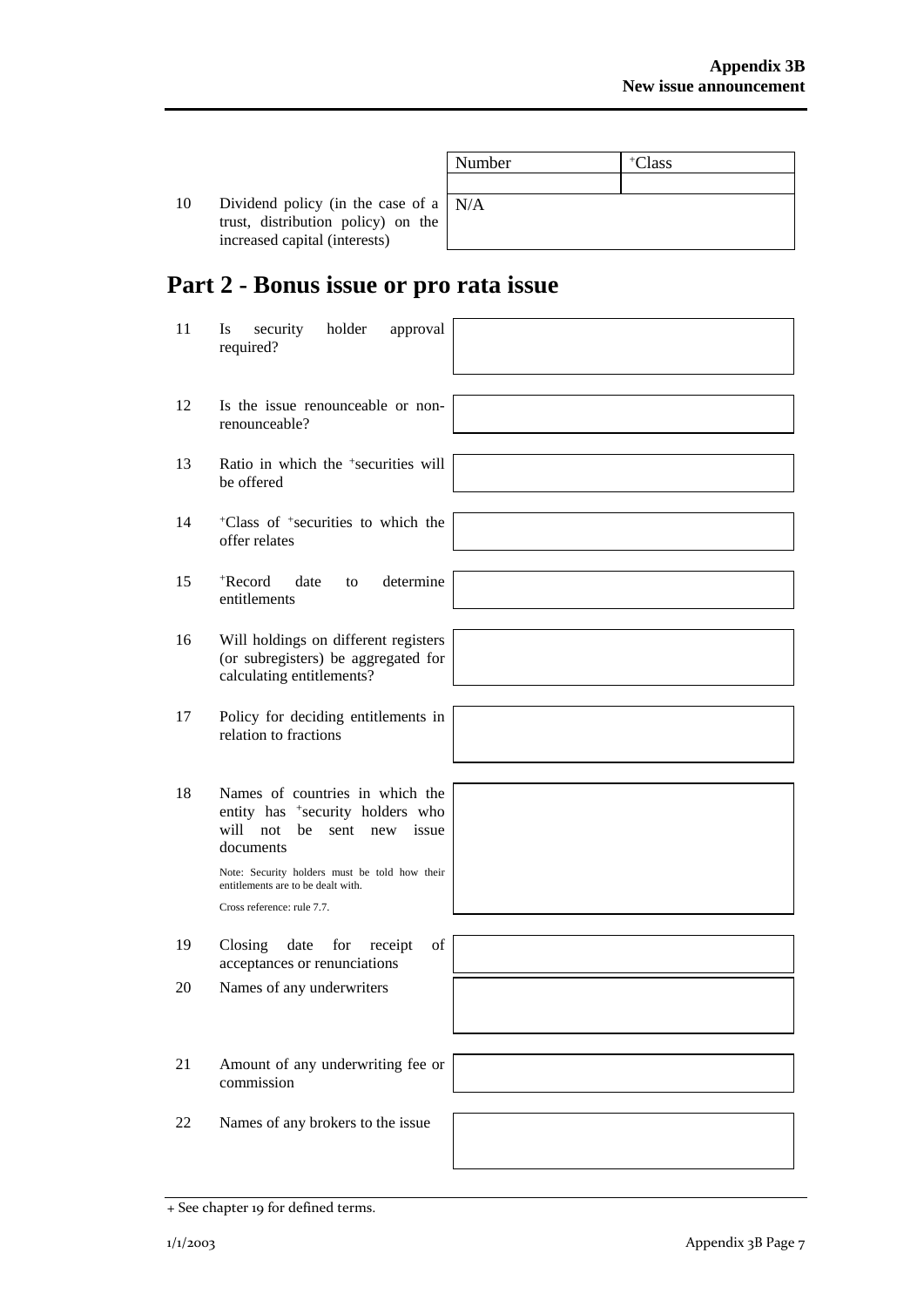#### **Appendix 3B New issue announcement**

- 23 Fee or commission payable to the broker to the issue
- 24 Amount of any handling fee payable to brokers who lodge acceptances or renunciations on behalf of <sup>+</sup>security holders
- 25 If the issue is contingent on  $+$ security holders' approval, the date of the meeting
- 26 Date entitlement and acceptance form and prospectus or Product Disclosure Statement will be sent to persons entitled
- 27 If the entity has issued options, and the terms entitle option holders to participate on exercise, the date on which notices will be sent to option holders
- 28 Date rights trading will begin (if applicable)
- 29 Date rights trading will end (if applicable)
- 30 How do +security holders sell their entitlements *in full* through a broker?
- 31 How do +security holders sell *part* of their entitlements through a broker and accept for the balance?
- 32 How do +security holders dispose of their entitlements (except by sale through a broker)?
- 33 +Despatch date



## **Part 3 - Quotation of securities**

*You need only complete this section if you are applying for quotation of securities* 

34 Type of securities (*tick one*)

<sup>+</sup> See chapter 19 for defined terms.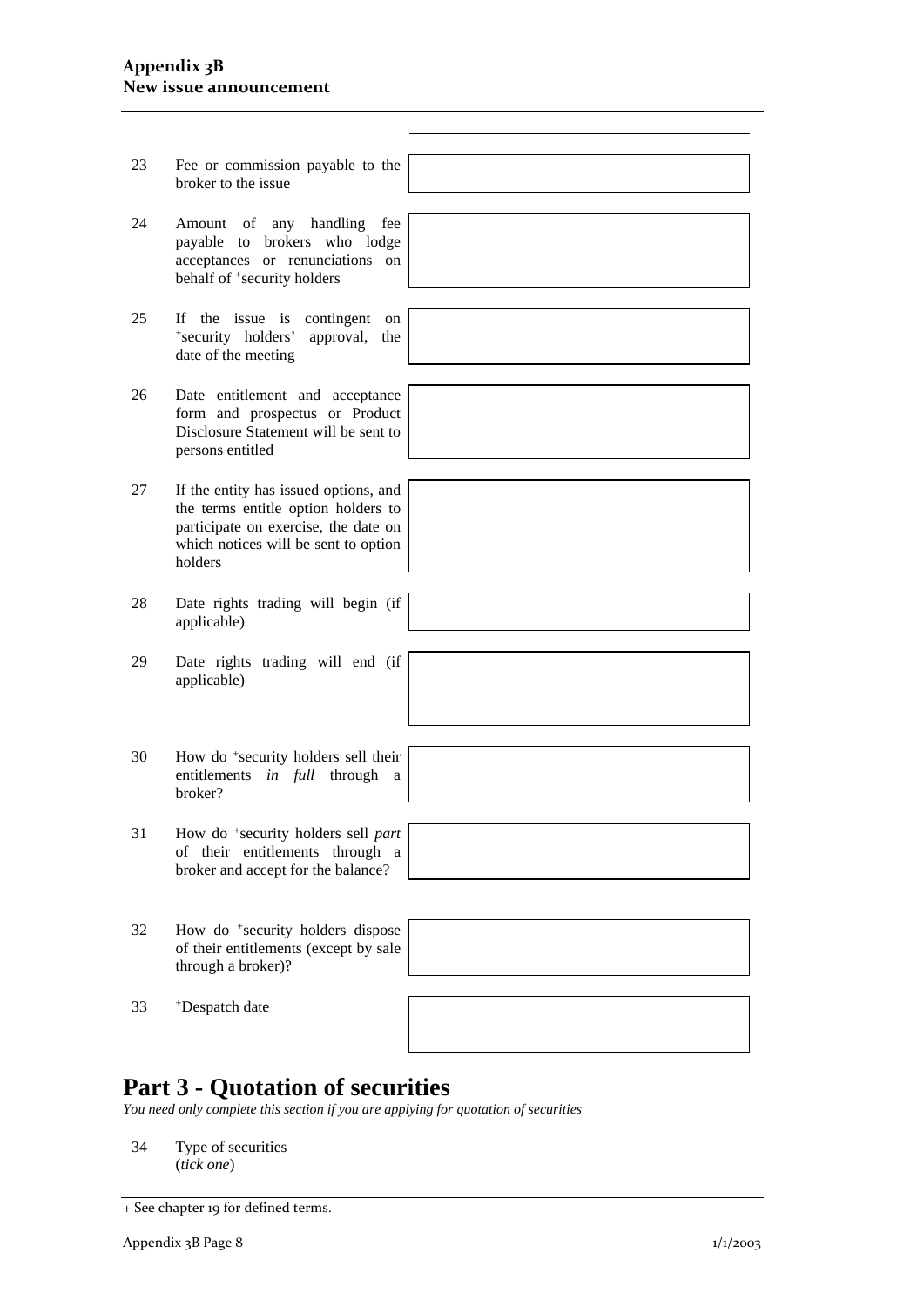| (a) | Securities described in Part 1                                       |
|-----|----------------------------------------------------------------------|
| (b) | All other securities<br>Example: restricted securities at the end of |

the escrowed period, partly paid securities that become fully paid, employee incentive share securities when restriction ends, securities issued on expiry or conversion of convertible securities

## **Entities that have ticked box 34(a)**

#### **Additional securities forming a new class of securities**

*Tick to indicate you are providing the information or documents*

- 35 If the +securities are +equity securities, the names of the 20 largest holders of the additional +securities, and the number and percentage of additional +securities held by those holders
- $36$  If the +securities are +equity securities, a distribution schedule of the additional +securities setting out the number of holders in the categories 1 - 1,000 1,001 - 5,000 5,001 - 10,000 10,001 - 100,000 100,001 and over
- 37 A copy of any trust deed for the additional +securities

## **Entities that have ticked box 34(b)**

| 38 | Number of securities for which<br><sup>+</sup> quotation is sought |  |  |
|----|--------------------------------------------------------------------|--|--|
| 39 | Class of <sup>+</sup> securities for which<br>quotation is sought  |  |  |

<sup>+</sup> See chapter 19 for defined terms.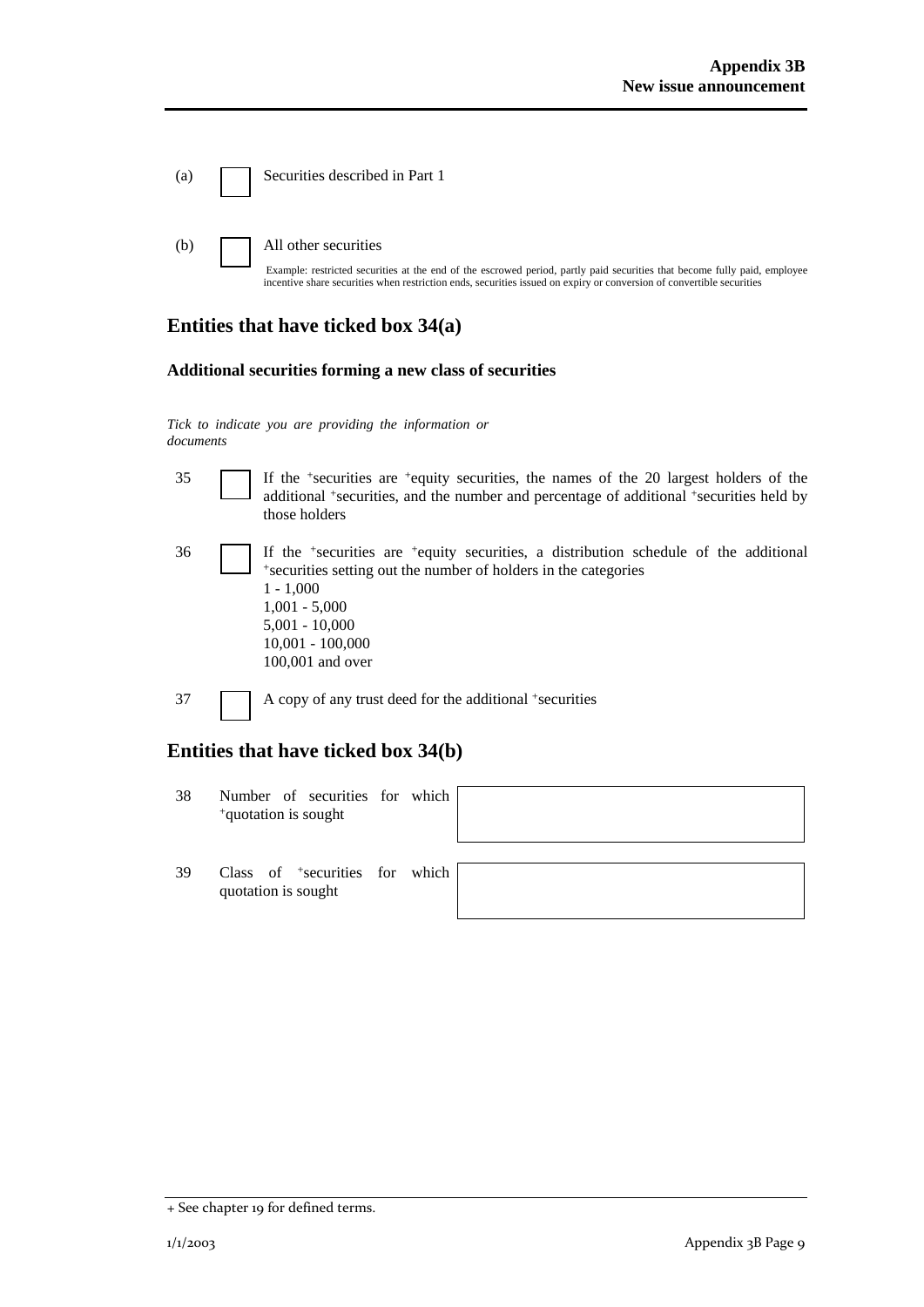40 Do the +securities rank equally in all respects from the date of allotment with an existing <sup>+</sup>class of quoted +securities?

> If the additional securities do not rank equally, please state:

- the date from which they do
- the extent to which they participate for the next dividend, (in the case of a trust, distribution) or interest payment
- the extent to which they do not rank equally, other than in relation to the next dividend, distribution or interest payment
- 41 Reason for request for quotation now

Example: In the case of restricted securities, end of restriction period

(if issued upon conversion of another security, clearly identify that other security)

|    |                                                                                                                             | Number | Class |
|----|-----------------------------------------------------------------------------------------------------------------------------|--------|-------|
| 42 | Number and <sup>+</sup> class of all <sup>+</sup> securities<br>quoted on ASX (including<br>the<br>securities in clause 38) |        |       |
|    |                                                                                                                             |        |       |

### **Quotation agreement**

- 1 +Quotation of our additional +securities is in ASX's absolute discretion. ASX may quote the +securities on any conditions it decides.
- 2 We warrant the following to ASX.
	- The issue of the +securities to be quoted complies with the law and is not for an illegal purpose.
	- There is no reason why those +securities should not be granted +quotation.
	- An offer of the <sup>+</sup>securities for sale within 12 months after their issue will not require disclosure under section 707(3) or section 1012C(6) of the Corporations Act.

<sup>+</sup> See chapter 19 for defined terms.